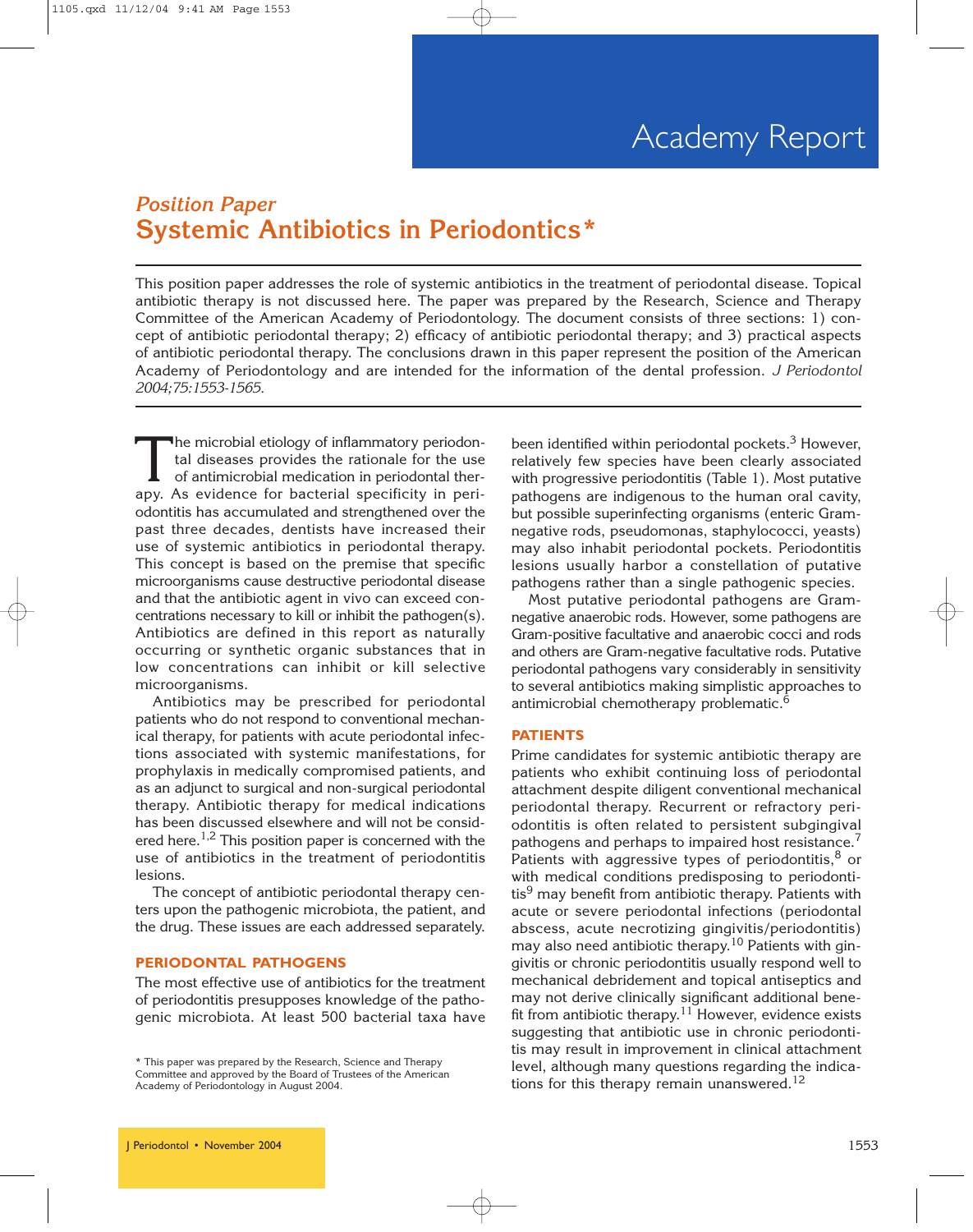# Academy Report

## **DRUGS**

The pharmacological characteristics of antibiotics are critical in deciding their use, dosage and routes, and frequency of administration. Important pharmacological determinants include body weight, degree of absorption, rate of metabolism, and duration of effective antimicrobial levels at the site of infection. To maintain effective antimicrobial levels after oral administration, penicillins and clindamycin must be taken three times a day, metronidazole and ciprofloxacin twice a day, and doxycycline and azithromycin once a day (Table 2).

> The efficacy of periodontal antibiotic therapy is determined by the antimicrobial spectrum and the pharmacokinetic characteristics of the drug<sup>13</sup> and by local environmental factors $14$  including 1) drug binding to tissues; 2) protection of pathogens through binding, consumption, or degradation of the drug by non-target microorganisms; 3) subgingival plaque biofilm protecting the pathogens; 4) total bacterial load relative to the maximum achievable antibiotic concentration; 5) effectiveness of the host defenses; and 6) pathogens

## **Table 1.**

## **Association Between Putative Periodontal Pathogens and Periodontitis\***

| Very Strong                                                                                                                                                          | Strong                                                                                                              | Moderate                                                                                                                                                         | Early Stage of<br>Investigation                                                                                                   |
|----------------------------------------------------------------------------------------------------------------------------------------------------------------------|---------------------------------------------------------------------------------------------------------------------|------------------------------------------------------------------------------------------------------------------------------------------------------------------|-----------------------------------------------------------------------------------------------------------------------------------|
| Porphyromonas gingivalis<br><b>Actinobacillus</b><br>actinomycetemcomitans<br>Tannerella forsythensis <sup>†</sup><br>Spirochetes of acute<br>necrotizing gingivitis | Prevotella intermedia<br>Dialister pneumosintes/<br>Dialister invisus<br>Eubacterium nodatum<br>Treponema denticola | Campylobacter rectus<br>Peptostreptococcus<br>micros<br>Fusobacterium<br>nucleatum<br>Selenomonas noxia<br>Eikenella corrodens<br>Beta-hemolytic<br>streptococci | Gram-negative<br>enteric rods<br>Pseudomonas<br>species<br>Staphylococcus<br>species<br>Enterococcus faecalis<br>Candida albicans |

 $*$  Modified from Haffajee and Socransky<sup>4</sup> and Slots and Chen.<sup>5</sup> The list is not all-inclusive.

† Previously, *Bacteroides forsythus.*

## **Table 2.**

## **Selected Pharmacological Features and Common Adverse Reactions of Antibiotics\***

| Antibiotic                            | % Absorption After<br>Oral Administration | Peak Serum Level<br>$(\mu$ g/ml) | Serum Half-Life<br>(Hours) | Most Common Adverse<br>Reactions (% occurrence)                                               | Usual Daily<br>Adult Oral Dosage<br>(average)<br>in Periodontics |
|---------------------------------------|-------------------------------------------|----------------------------------|----------------------------|-----------------------------------------------------------------------------------------------|------------------------------------------------------------------|
| Metronidazole                         | 90                                        | $20 - 25$                        | $6 - 14$                   | Nausea/vomiting: 12%                                                                          | 500 mg b.i.d. or t.i.d.                                          |
| Clindamycin                           | 90                                        | 5                                | 2.4                        | Diarrhea: 7%                                                                                  | 300 mg t.i.d. or q.i.d.                                          |
| <b>Penicillins</b><br>(amoxicillin)   | 75                                        | $5 - 8$                          | 1.2                        | Hypersensitivity (rash): 5%<br>Diarrhea: 5%                                                   | 250-500 mg t.i.d.                                                |
| <b>Tetracyclines</b><br>(doxycycline) | 93                                        | $2 - 4$                          | 18                         | Photosensitivity<br>(sunscreen advised)                                                       | 200 mg q.d.                                                      |
| Azithromycin                          | 37                                        | 0.4                              | 2                          | Diarrhea: 5%                                                                                  | 250-500 mg g.d.                                                  |
| Clarithromycin                        | 50                                        | $2 - 3$                          | $5 - 7$                    | Diarrhea: 3%<br>Photosensitivity                                                              | 500 mg b.i.d.                                                    |
| Fluoroquinolones<br>(ciprofloxacin)   | 70                                        | 1.5                              | $\overline{4}$             | Nausea/vomiting: 5%<br>Photosensitivity<br>Risk of Achilles tendon<br>disorders with exercise | 500 mg b.i.d.                                                    |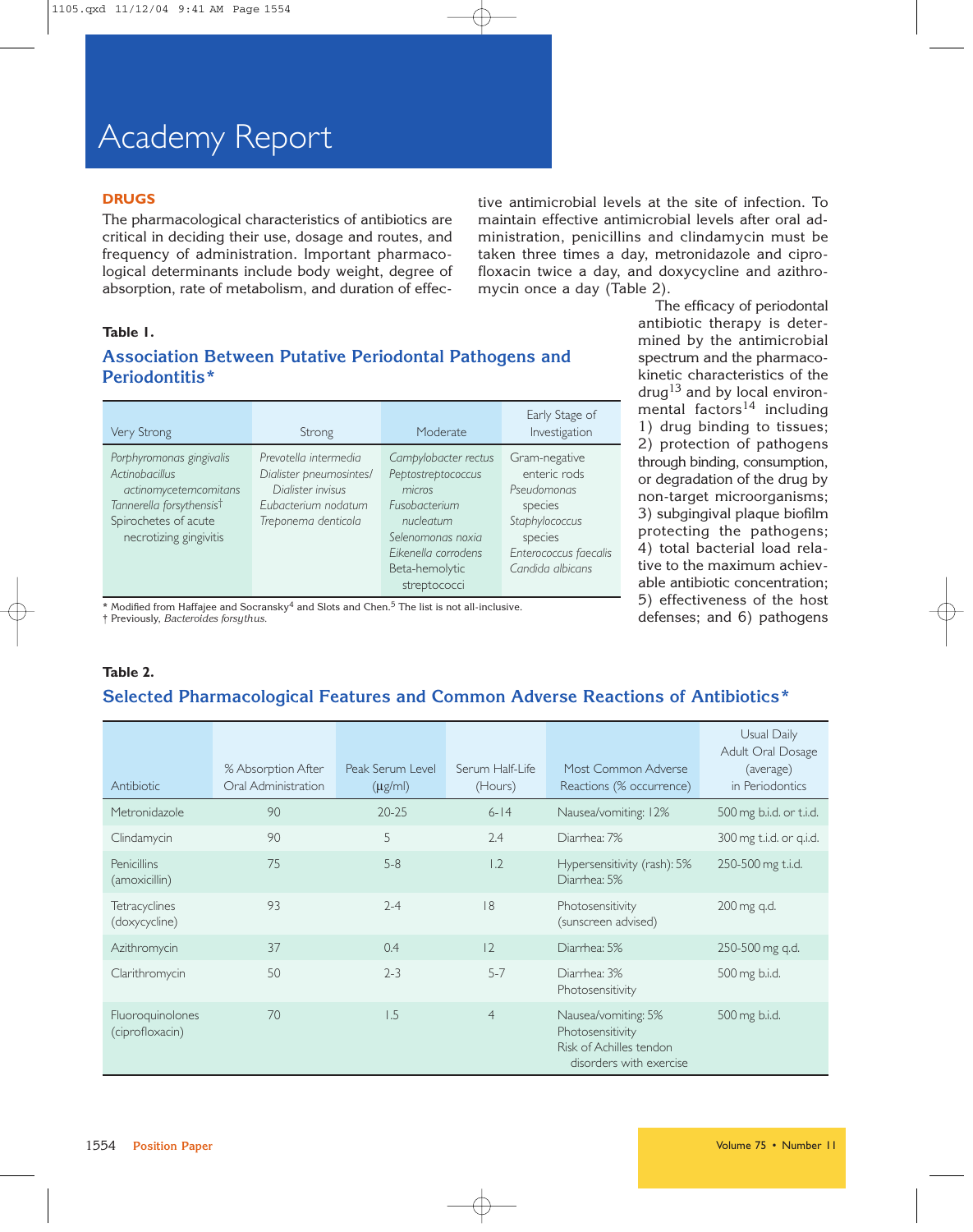in periodontal tissues, root surfaces, and extra-dental oral sites not affected by the therapy. The unique therapeutic difficulties imposed by dental biofilms are highlighted elsewhere.<sup>15</sup>

Systemic antibiotic therapy has certain advantages over topical application of antimicrobial agents. Systemic antibiotics may enable the simple, easy administration of the drug to multiple sites of disease activity. They may also eliminate or reduce pathogens colonizing on oral mucosa and on other extra-dental sites including the tongue and tonsilar areas.<sup>16-18</sup> The possibility of markedly suppressing or eliminating periodontal pathogens from virtually the entire mouth may reduce the risk for future translocation of organisms and recolonization of the periodontal pocket, thereby potentially reducing the risk for recurrent disease progression.

Disadvantages of systemic antibiotic therapy as compared to locally applied antimicrobial agents include inability of systemic drugs to achieve high gingival crevice fluid concentration,<sup>19</sup> an increased risk of adverse drug reactions,  $20$  increased selection of multiple antibiotic resistant microorganisms, $6$  and uncertain patient compliance.<sup>21</sup>

Combination drug therapy may be useful in periodontitis that involves a variety of periodontopathic species with differing antimicrobial susceptibilities or to overcome the drug-protective effects of the biofilm. Also, therapeutic failure with some antibiotic regimens due to the presence or development of resistant strains may be an emerging problem in periodontal treatment.6,22 One strategy aimed at combating resistant subgingival bacteria is the use of treatment regimens that incorporate agents with complementary but different mechanisms of action. Combination therapy should include drugs that exhibit synergy or additive effects in vitro. Metronidazole-amoxicillin and metronidazole-ciprofloxacin act synergistically against *Actinobacillus actinomycetemcomitans* and other major periodontal pathogens.23 Some antibiotics, through combination antagonism, can lead to a reduction, rather than an increase, in antimicrobial activity. Antagonism occurs, for example, between bacteriostatic tetracyclines and bactericidal β-lactam antibiotics.<sup>24</sup>

Table 2 lists the most common adverse reactions of antibiotics frequently used in periodontal treatment. The possibility of unique age- or physical conditionrelated adverse effects is an important consideration in prescribing antibiotics (Table 3). Administration of antibiotics to pregnant women is a cause for particular concern. Serious adverse reactions are fortunately rare and are described elsewhere.<sup>20</sup>

Many antibiotics may interact with other drugs and cause clinically significant effects (Table 4). Interaction occurs when one drug alters the other drug's pharmacokinesis with respect to absorption, distribution, metabolism, or excretion. Patients on long-term medication for cardiovascular disease, asthma, seizures, or diabetes are at particularly high risk for drug interactions.

#### **CLINICAL STUDIES**

Controlled clinical trials will add to current knowledge about the effectiveness of antibiotic therapy in periodontics.26 Many existing studies are difficult to interpret because of open-study designs, small sample size, short-term evaluation periods, clinically different patient groups, undetermined periodontitis disease activity, unknown baseline microbiota, varying antimicrobial regimens, and insufficient supragingival plaque control.11 Since many clinical trials on antibiotic periodontal therapy have been performed in patients with little or unknown disease activity, they may have underestimated the potential value of systemic antibiotics in the treatment of progressive periodontitis.

Studies of several types of periodontitis have evaluated systemic antibiotics as an adjunct to periodontal scaling and root planing. This is in agreement with good medical practice that dictates that the bacterial load should be reduced as much as possible prior to administration of antibiotic therapy. Most study designs aim to investigate possible additional clinical and/or microbiological effects of antibiotics in comparison to a placebo medication or no medication.

Table 5 lists investigations that have evaluated the effect of antibiotic therapy in periodontitis patients. Most studies concerned with patients with disease progression suggest that properly selected systemic antibiotics may provide significant additional clinical benefit to conventional mechanical periodontal therapy, particularly in patients with recurrent or refractory periodontitis. Systemic antibiotics are particularly valuable in the treatment of aggressive periodontitis in adolescents, especially cases predominated by *Actinobacillus actinomycetemcomitans* (previously termed "localized juvenile periodontitis").<sup>48</sup>

## **PRACTICAL ASPECTS OF PERIODONTAL ANTIBIOTIC THERAPY**

A conservative and selective approach is recommended for periodontal antibiotic therapy. Indiscriminate antibiotic administration is contrary to sound clinical practice and may cause overgrowth of intrinsically resistant pathogens<sup>49,50</sup> or may unnecessarily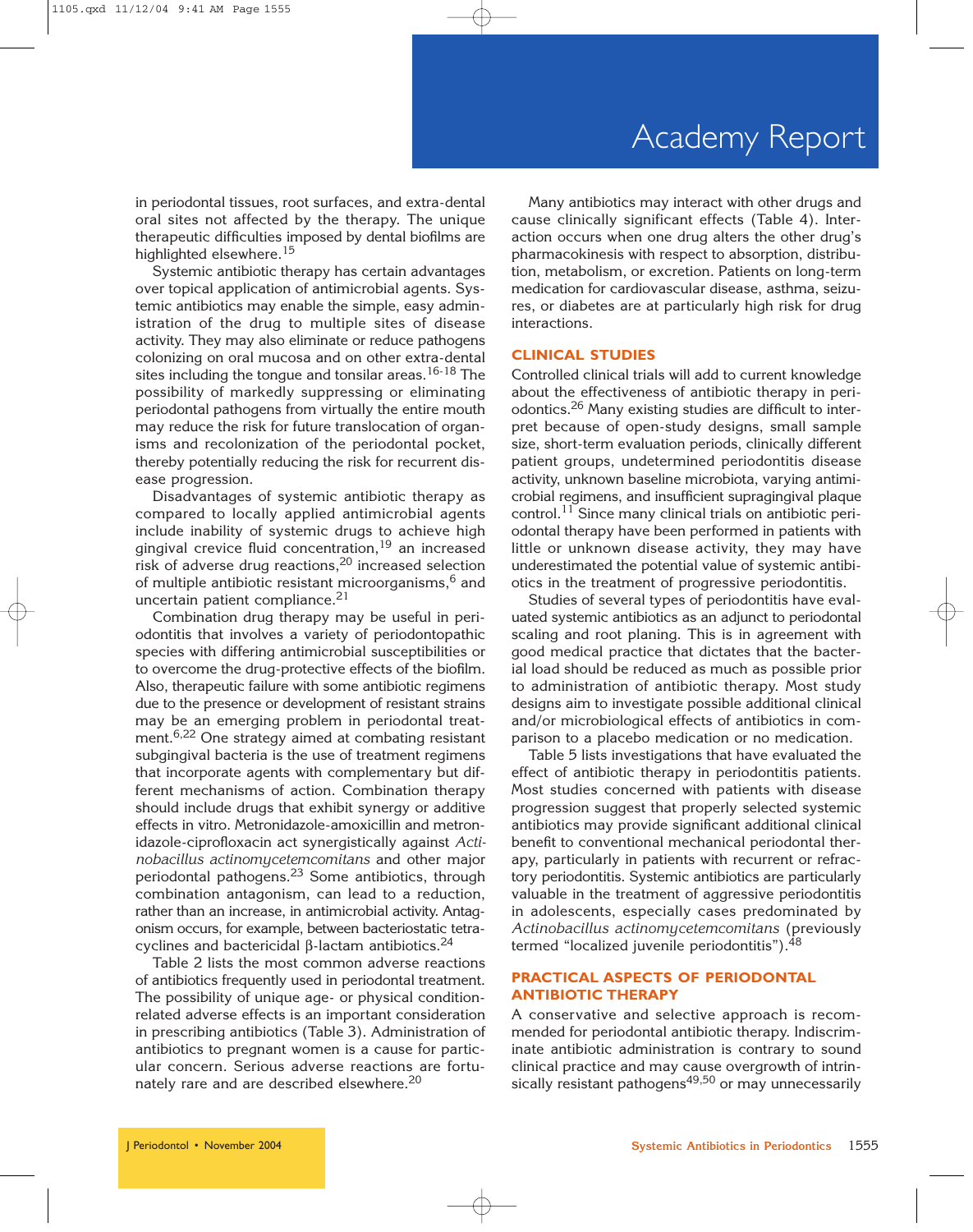## **Table 3.**

## **Adverse Antibiotic Reactions in Relation to Patient Age or Condition\***

| Age/<br>Condition | Antibiotic                                                                                                       | Reactions                                                                                                                                                                              | Comments                                                   |
|-------------------|------------------------------------------------------------------------------------------------------------------|----------------------------------------------------------------------------------------------------------------------------------------------------------------------------------------|------------------------------------------------------------|
| Pregnancy         | Metronidazole (Pregnancy Category B)<br>Clindamycin (Pregnancy Category B)<br>Penicillins (Pregnancy Category B) | Possible risk of teratogenicity<br>None known<br>None known, although ampicillin/amoxicillin<br>has been associated with increased risk<br>of Streptococcus group B neonatal infection | Avoid in first trimester<br>Probably safe<br>Probably safe |
|                   | Tetracyclines (Pregnancy Category D)                                                                             | Discoloration and hypoplasia of teeth<br>and depressed skeletal growth                                                                                                                 | Contraindicated                                            |
|                   | Erythromycins (Pregnancy Category B)                                                                             | Clarithromycin (Pregnancy Category C)<br>may cause fetal toxicity in primates                                                                                                          | Avoid                                                      |
|                   | Fluoroquinolones (Pregnancy Category C)                                                                          | Arthropathy in animals                                                                                                                                                                 | Contraindicated                                            |
| Children          | All antibiotics                                                                                                  |                                                                                                                                                                                        | Dosage adjustment to avoid<br>excessive concentrations     |
|                   | Tetracyclines                                                                                                    | Discoloration and hyperplasia of teeth<br>and depressed skeletal growth                                                                                                                | Contraindicated                                            |
|                   | Fluoroquinolones                                                                                                 | Cartilage toxicity in young animals                                                                                                                                                    | Contraindicated                                            |
| Elderly<br>adults | All antibiotics                                                                                                  | Advanced age may be associated with altered<br>pharmacokinetics of antibiotics                                                                                                         |                                                            |
|                   | Clindamycin                                                                                                      | Increased frequency of pseudomembranous colitis;<br>other antibiotics can also give rise to the disease                                                                                |                                                            |
|                   | Penicillins                                                                                                      | Increased frequency of anaphylaxis due to<br>prior exposure                                                                                                                            |                                                            |

\* Modified from Root.<sup>25</sup>

**U.S. Food & Drug Administration Pregnancy Categories for guiding antimicrobial therapy:**

A: [Generally considered safe]. Controlled studies show no risk in first trimester; no evidence of second or third trimester risk; risk of fetal harm remote. B: [Caution advised]. Animal studies show no risk, but controlled human first trimester studies not available; no evidence of second or third trimester risk; fetal harm possible but unlikely.

C: [Weigh risk/benefit]. Animal studies show adverse fetal effect(s) but no controlled human studies; weigh possible fetal risk versus maternal benefit.

D: [Weigh risk/benefit]. Positive evidence of human fetal risk; maternal benefit may outweigh fetal risk in serious or life-threatening situation.

X: [Contraindicated]. Positive evidence of serious fetal abnormalities in humans, animals, or both; fetal risks clearly outweigh maternal benefit.

increase in vivo resistance to antibiotics that are valuable in potentially fatal medical infections.<sup>51,52</sup>

Antibiotics should target offending periodontal pathogens, and bactericidal agents are preferred. Empirical antibiotic therapy may be employed for periodontal diseases with known microbial etiologies, such as acute necrotizing ulcerative gingivitis that is caused by anaerobic organisms and can be cured by metronidazole,<sup>53</sup> and early stages of aggressive adolescent periodontitis that mostly involve *Actinobacillus actinomycetemcomitans*, which can be controlled or eradicated by systemic metronidazole-amoxicillin combination therapy.54,55 However, since even the most careful clinical examination cannot delineate the likely microbial pathogens in most cases of periodontitis, a microbiological analysis is sometimes necessary to identify the antibiotic therapy that covers resident periodontal pathogens. There is some

limited evidence to support microbial culture and sensitivity testing in cases that do not respond to conventional therapy.<sup>56</sup>

#### *Patient Selection*

Antibiotic therapy is usually reserved for patients having continued periodontal breakdown after conventional mechanical treatment. However, some patient categories with recognized increased risk for periodontal breakdown, such as progressive adolescent periodontitis and other types of early-onset periodontitis, may be treated with systemic antibiotics as an adjunct to initial mechanical therapy. It is especially important to consider antibiotic therapy in the treatment of aggressive periodontitis, which often involves several specific pathogens having the potential to invade pocket epithelium and connective tissue. In patients with chronic periodontitis, the utility of systemic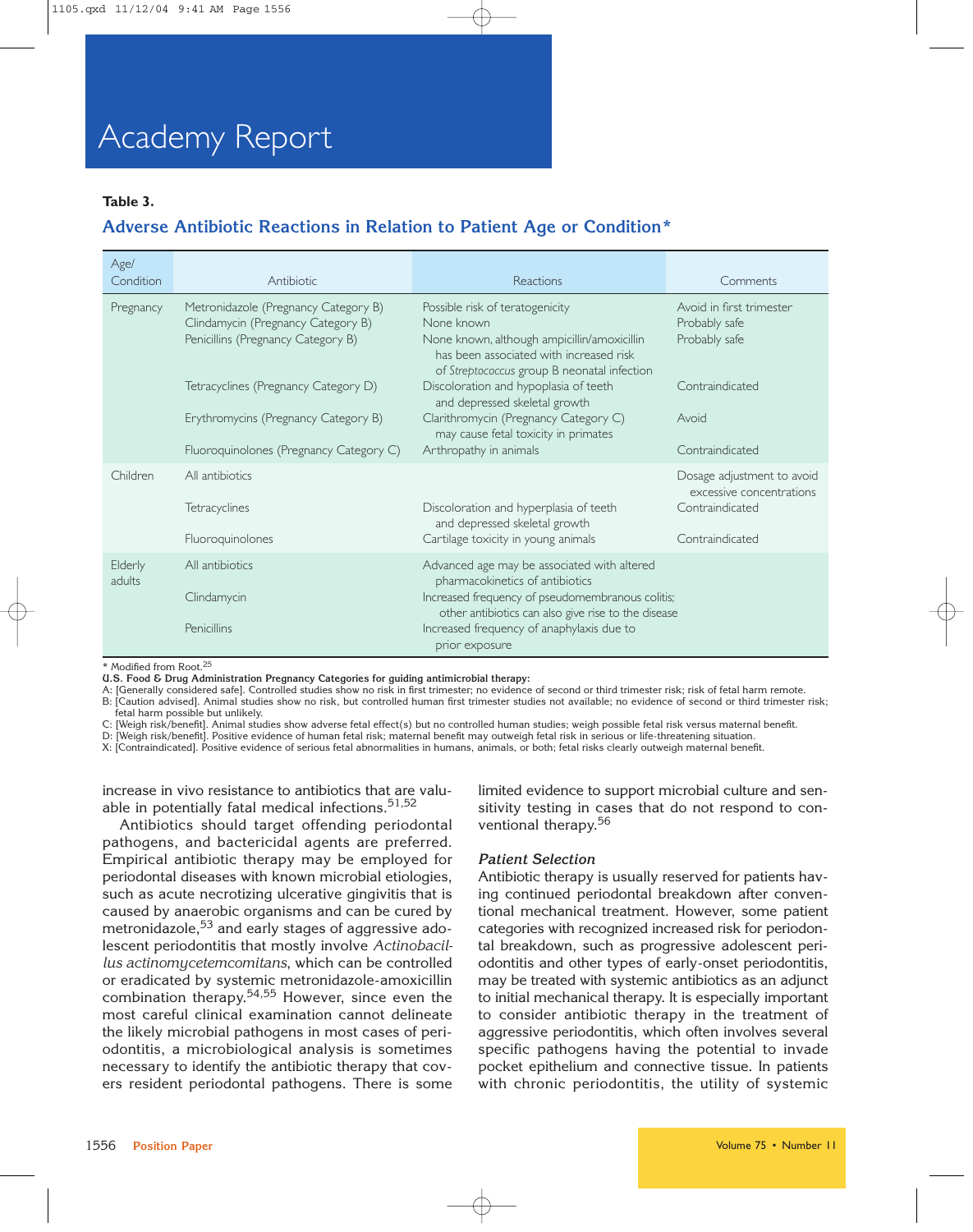## **Table 4.**

## **Important Antibiotic Drug Interactions\***

| Antibiotic                                         | Interacting Drug                                                                                                                                                                                                                                     | <b>Effect</b>                                                                                                                                                                                                                                                                                                                                                                                                                                                                              | Clinical Significance                                                                                    |
|----------------------------------------------------|------------------------------------------------------------------------------------------------------------------------------------------------------------------------------------------------------------------------------------------------------|--------------------------------------------------------------------------------------------------------------------------------------------------------------------------------------------------------------------------------------------------------------------------------------------------------------------------------------------------------------------------------------------------------------------------------------------------------------------------------------------|----------------------------------------------------------------------------------------------------------|
| Metronidazole                                      | Barbiturates and hydantoins<br>Oral anticoagulants (warfarin)<br>Ethanol                                                                                                                                                                             | Decreased effectiveness of metronidazole<br>Increased anticoagulant effect<br>Disulfiram-like (antabuse) reaction                                                                                                                                                                                                                                                                                                                                                                          | Probable<br>Definite<br>Probable                                                                         |
| Clindamycin                                        | Anti-diarrheals (kaolin)<br>Muscle relaxants (diazepam)<br>Erythromycin                                                                                                                                                                              | Decreased absorption of clindamycin<br>Increased frequency and duration<br>of respiratory paralysis<br>Mutual antagonism                                                                                                                                                                                                                                                                                                                                                                   | Probable<br>Probable<br>Probable                                                                         |
| Penicillins<br>(amoxicillin)                       | Probenecid                                                                                                                                                                                                                                           | Increased levels of penicillins                                                                                                                                                                                                                                                                                                                                                                                                                                                            | Probable                                                                                                 |
| Tetracyclines<br>(doxycycline)                     | Antacids, aluminum,<br>bismuth, iron, Mg++<br>Barbiturates and hydantoins<br>Carbamazepine (Tegretol)<br>Digoxin                                                                                                                                     | Decreased absorption of tetracyclines<br>due to chelation<br>Decreased serum half-life of doxycycline<br>Decreased serum half-life of doxycycline<br>Increased serum levels of digoxin                                                                                                                                                                                                                                                                                                     | Probable<br>Probable<br>Probable<br>Probable                                                             |
| Erythromycins<br>(azithromycin,<br>clarithromycin) | Carbamazepine<br>Cisapride<br>Cyclosporin<br>Methylprednisolone<br>Non-sedating antihistamines<br>(terfenadine, astemizole)<br>Theophylline<br>Oral anticoagulants (warfarin)                                                                        | Increased serum levels of carbamazepine,<br>with nystagmus, nausea, vomiting, and ataxia<br>Increased cisapride concentration,<br>with risk of life-threatening arrhythmias<br>Increased serum levels of cyclosporin<br>with toxicity<br>Increased steroid concentration<br>Increased antihistamine concentration,<br>with risk of life-threatening arrhythmias<br>Increased serum levels of theophylline,<br>with nausea, vomiting, seizures, and apnea<br>Increased anticoagulant effect | Definite<br>Definite<br>Probable<br>Definite<br>Definite<br>Definite<br>Probable                         |
| Fluoroquinolones<br>(ciprofloxacin)                | Cations (Al+++, Ca++, Fe++, Mg++, Zn++)<br>in antacids, vitamins, and dairy products<br>Caffeine<br>Cimetidine<br>Cyclosporin<br>Non-steroidal anti-inflammatory drugs<br>Probenecid<br>Sucralfate<br>Theophylline<br>Oral anticoagulants (warfarin) | Decreased absorption of<br>fluoroquinolones due to chelation<br>Increased caffeine concentration<br>Increased serum levels of fluoroquinolones<br>Increased serum levels of cyclosporin<br>Increased risk of stimulation<br>of the central nervous system<br>Decreased ciprofloxacin clearance<br>Decreased absorption of fluoroquinolones<br>Increased serum levels of theophylline<br>Increased anticoagulant effect                                                                     | Definite<br>Probable<br>Probable<br>Probable<br>Definite<br>Probable<br>Definite<br>Definite<br>Probable |

\* Modified from Root.<sup>25</sup>

antibiotics is not as clear. Since most clinical studies of antibiotic efficacy have been conducted in patients with chronic periodontitis, who respond well to scaling and root planing, they may have underestimated the value of adjunctive systemic antibiotics in aggressive types of periodontitis.

## *Microbiological Analysis*

With the use of antibiotics for treatment of periodontal disease, the dentist is encouraged to know the pathogenic microbial content of the subgingival microbiota and the specific antimicrobial susceptibility pattern of suspected pathogens in order to avoid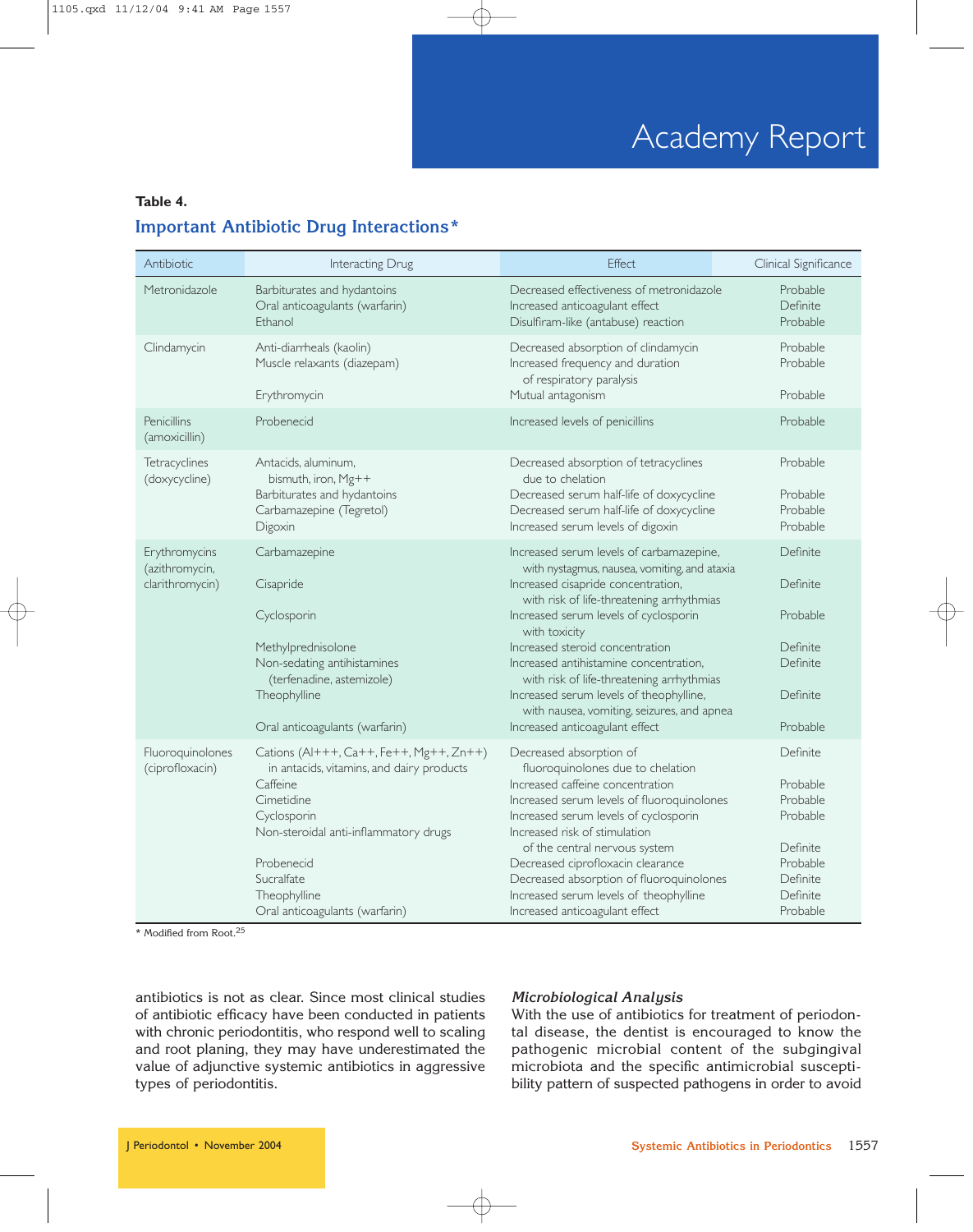## **Table 5.**

## **Clinical Studies of Systemic Antibiotic Therapy in Patients With Severe Periodontitis**

|                                                      | N Patients/                    | Antibiotic/                                                 | Concurrent                       |                                    | Follow-Up<br>Time |                                                                                                                                                                                                                        |
|------------------------------------------------------|--------------------------------|-------------------------------------------------------------|----------------------------------|------------------------------------|-------------------|------------------------------------------------------------------------------------------------------------------------------------------------------------------------------------------------------------------------|
| Reference                                            | <b>Disease</b>                 | Dose, Time                                                  | <b>Treatment</b>                 | Control                            | (months)          | Outcomes                                                                                                                                                                                                               |
| <b>Metronidazole</b><br>Loesche et al. <sup>27</sup> | 15 test; 18<br>placebo/PPA     | MET 250 mg<br>t.i.d., 7 d                                   | Scaling                          | Placebo<br>medication              | $1 - 1.5$         | Test showed more reduction<br>in PD, more gain in CAL,<br>reduced level of pathogens,                                                                                                                                  |
| Saxén & Asikainen <sup>28</sup>                      | 27/LAgP                        | MET 200 mg<br>t.i.d., 10 d or<br>TET 250 mg<br>q.i.d., 12 d | Scaling                          | Scaling                            | 8                 | and less need for surgery<br>Best clinical results with<br>MET. Ag eliminated in<br>100% of MET group, in<br>44% of TET group, and in                                                                                  |
| Nieminen et al. <sup>29</sup>                        | 18 test; 15<br>control/PPA     | MET 250 mg<br>t.i.d., 10d                                   | Scaling                          | Modified<br>Widman flap<br>surgery | 8                 | 67% of scaling group<br>Test showed less BOP and<br>more reduction in PD                                                                                                                                               |
| Palmer et al. <sup>30</sup>                          | 31 test; 27<br>control/PPA     | MET 200 mg<br>t.i.d., 7 d                                   | Ultrasonic<br>scaling            | Ultrasonic<br>scaling              | 6                 | Test and control groups<br>showed no statistically                                                                                                                                                                     |
| Söder et al. <sup>31</sup>                           | 32 test; 32<br>placebo/PPA     | MET 400 mg<br>t.i.d., 7 d                                   | Scaling/surgery<br>or no surgery | Placebo<br>medication              | 60                | significant differences<br>PD significantly reduced in<br>test but not in placebo<br>group                                                                                                                             |
| Clindamycin<br>Gordon et al. <sup>32,33</sup>        | 13/PPA                         | CLIN 150 mg<br>q.i.d., 7 d                                  | Scaling                          | None                               | 12                | CLIN + scaling improved<br>clinical variables, reduced<br>motile organisms, and<br>decreased annual rate of<br>sites with disease activity                                                                             |
| Walker & Gordon <sup>34</sup>                        | 24/PPA                         | CLIN 150 mg<br>q.i.d., 7 d                                  | Scaling                          | None                               | 24                | from $1.0\%$ to $0.5\%$<br>CLIN + scaling improved<br>clinical variables and<br>reduced annual rate of<br>sites with disease activity<br>from 8.0% to 0.5%. Pg, Pi,<br>and Pm were reduced or<br>absent from 12 months |
| <b>Penicillins/Amoxicillin</b>                       |                                |                                                             |                                  |                                    |                   |                                                                                                                                                                                                                        |
| Kunihira et al. <sup>35</sup> 16/LAgP                |                                | <b>PEN 250 mg</b><br>q.i.d., 10 d<br>every 3 mo<br>for 9 mo | Surgery                          | Placebo<br>medication              | 9                 | No advantage to adjunctive<br>PEN; double-blind study                                                                                                                                                                  |
| Haffajee et al. <sup>36</sup>                        | 40/PPA                         | <b>AMOX/CLA</b><br>250 mg t.i.d.,<br>30 d                   | Surgery                          | Placebo<br>medication              | $\overline{10}$   | AMOX/CLA improved PD<br>and CAL compared to<br>placebo or ibuprofen.<br>More decrease in Aa, Pg,<br>Pi, and Cr with AMOX/<br>CLA than with placebo                                                                     |
| Winkel et al. <sup>37</sup>                          | $10$ test; $11$<br>control/PPA | <b>AMOX/CLA</b><br>500 mg t.i.d.,<br>10d                    | Scaling                          | Placebo<br>medication              | 12                | No clinical or microbiological<br>difference between test and<br>control; double-blind study                                                                                                                           |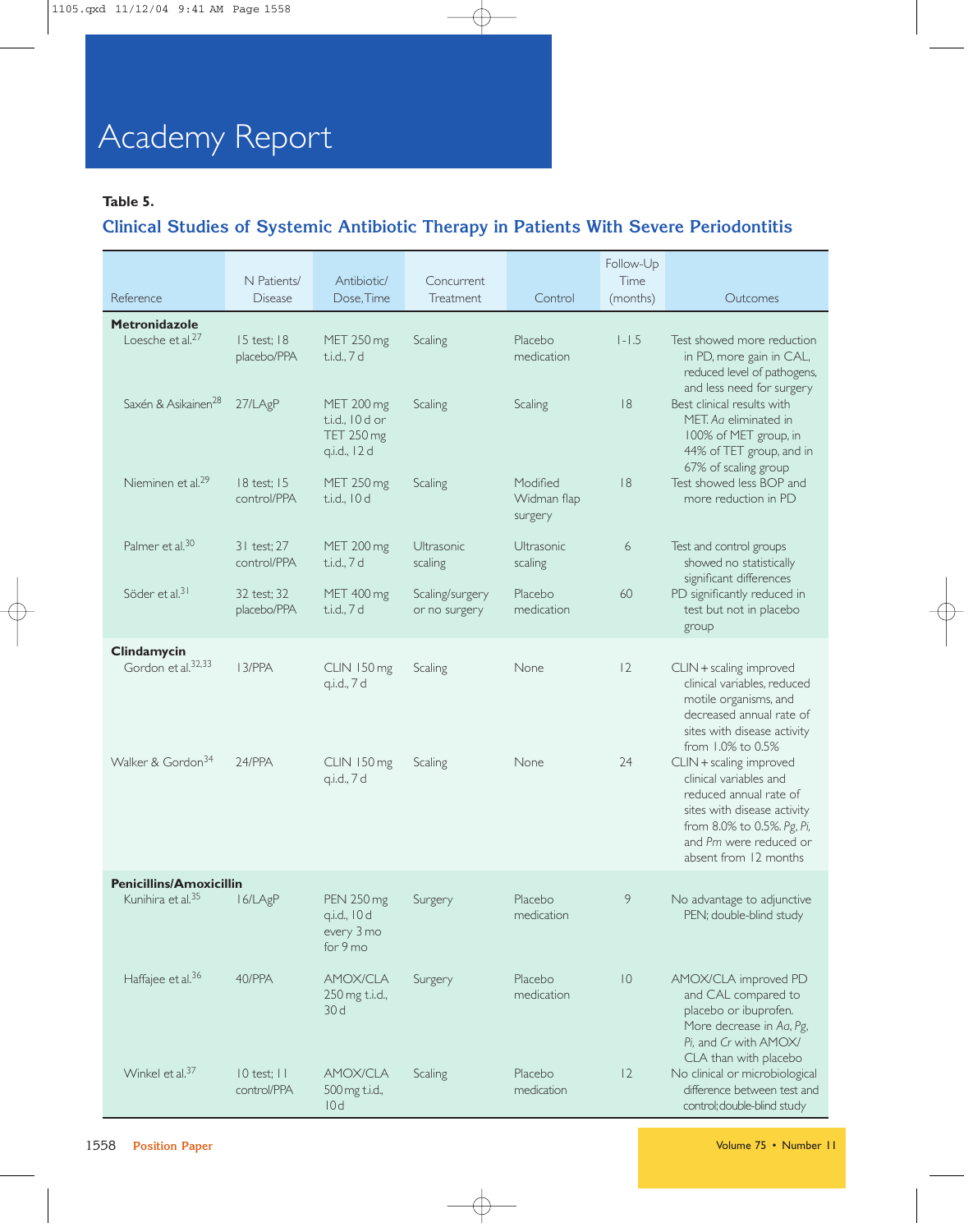## **Table 5. (continued)**

## **Clinical Studies of Systemic Antibiotic Therapy in Patients With Severe Periodontitis**

|                                             |                                |                                            |                                |                       | Follow-Up        |                                                                                                                                                                                      |
|---------------------------------------------|--------------------------------|--------------------------------------------|--------------------------------|-----------------------|------------------|--------------------------------------------------------------------------------------------------------------------------------------------------------------------------------------|
| Reference                                   | N Patients/<br><b>Disease</b>  | Antibiotic/<br>Dose, Time                  | Concurrent<br>Treatment        | Control               | Time<br>(months) | Outcomes                                                                                                                                                                             |
| Tetracycline/Doxycycline                    |                                |                                            |                                |                       |                  |                                                                                                                                                                                      |
| Rams & Keyes <sup>38</sup>                  | $21$ /PPA                      | TET 250 mg<br>q.i.d., 14 d                 | None                           | Placebo<br>medication | $\mathbf{H}$     | TET reduced PD, motile<br>organisms, and crevicular<br>leukocytes recalcitrant sites;<br>double-blind study                                                                          |
| Novak et al. <sup>39</sup>                  | 4 LAgP                         | TET 250 mg<br>q.i.d., 42 d                 | None                           | None                  | $2 - 48$         | TET without scaling reduced<br>PD, CAL, and BOP for up to<br>4 years                                                                                                                 |
| Saxén et al. <sup>40</sup>                  | 7 test; 7<br>control/LAgP      | DOX 100 mg<br>q.d., 13 d                   | Scaling                        | Placebo<br>medication | 20               | DOX reduced Aa better than<br>placebo; double-blind study                                                                                                                            |
| Haffajee et al. <sup>41</sup>               | 40/PPA                         | TET 250 mg<br>q.i.d., 30 d                 | Surgery                        | Placebo<br>medication | $\overline{10}$  | TET improved PD and CAL<br>compared to placebo or<br>ibuprofen. More decrease in<br>Aa, Pg, Pi, and Cr with TET<br>than with placebo                                                 |
| Ramberg et al. <sup>42</sup>                | 35 test; 80<br>control/PPA     | TET 250 mg<br>q.i.d., 21 d                 | Scaling                        | <b>Scaling</b>        | 12               | TET improved CAL but not<br>PD or BOP;TET had no<br>beneficial effect beyond I<br>year post-treatment                                                                                |
| Azithromycin<br>Smith et al. <sup>43</sup>  | $23$ test; $21$<br>control/PPA | AZI 500 mg<br>q.d., 3 d                    | Scaling                        | Placebo<br>medication | 5                | AZI reduced BOP and PD<br>better than placebo; double-<br>blind study                                                                                                                |
| <b>Combination Therapy</b>                  |                                |                                            |                                |                       |                  |                                                                                                                                                                                      |
| van Winkelhoff et al. <sup>44</sup> 22/LAP; | 90/PPA                         | MET 250 mg +<br>AMOX 375 mg<br>t.i.d., 7 d | Scaling                        | None                  | $3-9$            | Improved clinical status. Aa<br>was eliminated in 97% and<br>Pg in 88% of patients                                                                                                   |
| Berglundh et al. <sup>45</sup>              | 8 test; 8<br>control/PPA       | MET 250 mg +<br>AMOX 375 mg<br>b.i.d., 14d | With and<br>without<br>scaling | Placebo               | $12 - 24$        | Improved clinical status. Aa<br>and Pg were markedly<br>suppressed or eliminated<br>2 months post-antibiotic.<br>Combined mechanical and<br>antibiotic therapy was most<br>effective |
| Flemmig et al. <sup>46</sup>                | 18 test; 20<br>control/PPA     | MET 250 mg +<br>AMOX 375 mg<br>t.i.d., 8 d | Scaling                        | Scaling               | 2                | Patients harboring Aa<br>benefited clinically and<br>microbiologically from the<br>antibiotic therapy                                                                                |
| Winkel et al. <sup>47</sup>                 | 23 test; 26<br>control/PPA     | MET 250 mg +<br>AMOX 375 mg<br>t.i.d., 7 d | Scaling                        | Placebo               | 6                | More improvement in PD,<br>CAL, and BOP and more<br>suppression of Pg, Tf, and Pi<br>in the antibiotic group than<br>in the placebo group                                            |

PPA = progressive periodontitis in adults; LAgP = localized aggressive periodontitis; AZI = azithromycin; MET = metronidazole; CLIN = clindamycin; PEN = penicillin; AMOX = amoxicillin; AMOX/CLA = amoxicillin/clavulanic acid; TET = tetracycline; PD = probing depth; CAL = clinical attachment level; BOP = bleeding on probing; *Aa* = *Actinobacillus actinomycetemcomitans*; *Pg* = *Porphyromonas gingivalis*; *Pi* = *Prevotella intermedia*; *Cr* = *Campylobacter rectus*; *Tf* = *Tannerella forsythensis.*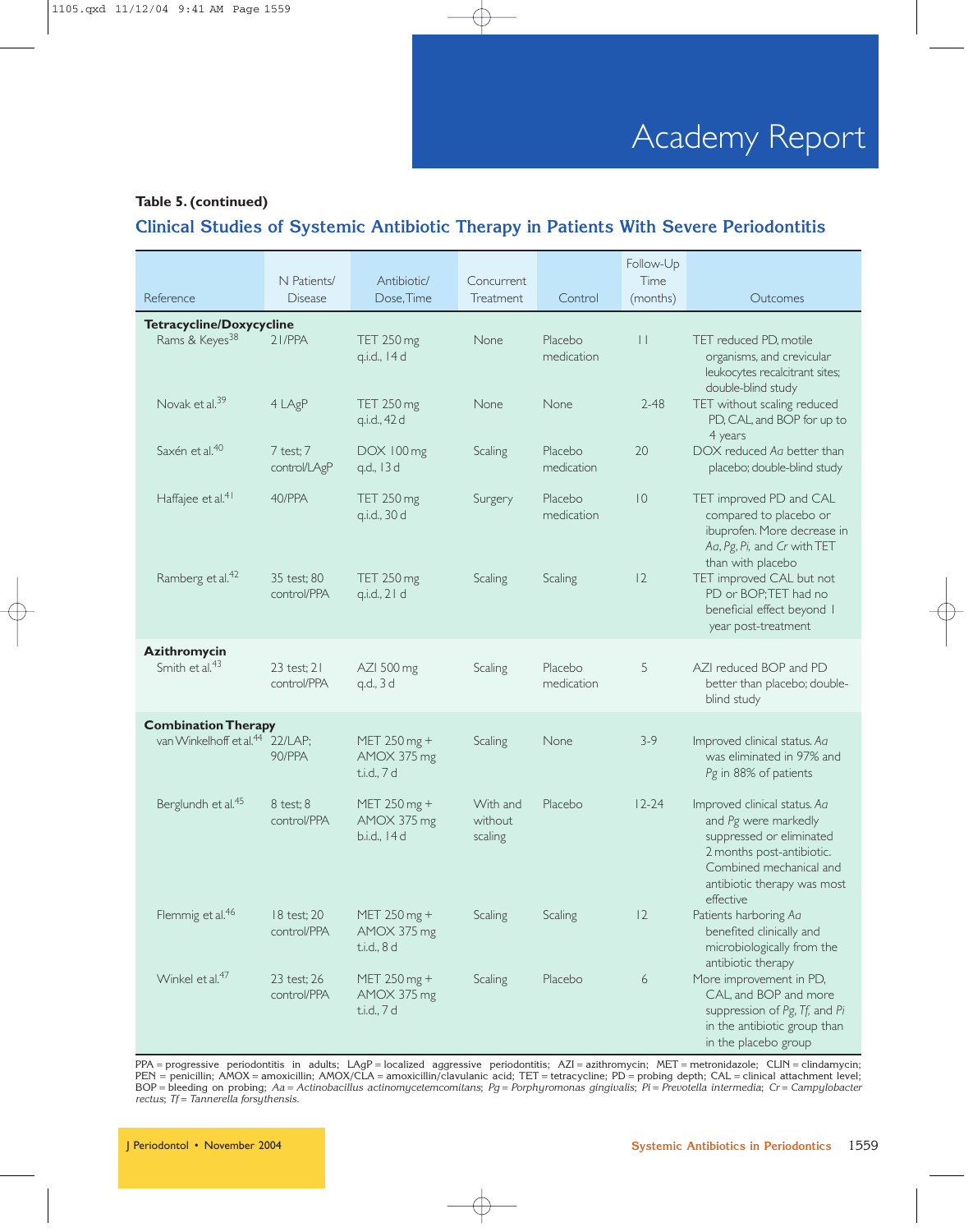prescribing antibiotics against pathogens that are resistant to treatment. Prescription of inappropriate antimicrobial agents may lead to overgrowth of pathogens and poor clinical response.<sup>57</sup>

Microbiological analysis may be carried out after completion of conventional mechanical therapy to help assess the need for additional therapy, such as antibiotic treatment. Reevaluation with microbiological testing at 1 to 3 months after antimicrobial therapy may be desirable to verify the elimination or marked suppression of the putative pathogen(s) and to screen for possible superinfecting organisms, including Gram-negative enteric rods, pseudomonads, and yeasts. Microbiological analysis is best performed in periodontal sites that have not received instrumentation in the immediate past as repopulation of most pathogens to pretreatment levels usually requires 4 to 8 weeks following instrumentation.

**Sampling procedure.** Microbial samples may be obtained from individual pockets with recent disease activity or from pooled subgingival sites. A pooled subgingival sample may provide a good representation of the range of periodontal pathogens to be targeted for antibiotic therapy.<sup>58</sup> A representative subgingival sample can be obtained from pooling three or four progressing or deep periodontal pockets in a patient. Subgingival samples can be collected with sterile paper points or a curet. For culturing, the specimens must be placed in a transport medium that has been formulated with reducing conditions to sustain viability of sampled microorganisms.

**Culture methods.** Microbial anaerobic culturing presently provides the most comprehensive assessment of the periodontal microbiota. Total viable cell counts, the relative proportions of putative periodontal pathogens, and the occurrence of unusual subgingival organisms can be determined. Culturing remains a prerequisite for in vitro antimicrobial sensitivity testing. Disadvantages with culturing are a timeconsuming analysis, requirement of skilled technical personnel, relatively high financial costs, inability to grow some organisms, and limited survival time of sampled bacteria. Also, microbial culture identification relies on the quality of the specimen provided and the assiduity with which microbial isolates are studied. Studies report both high<sup>59</sup> and low<sup>60</sup> agreement between results from different microbiology testing laboratories. Occasionally, a microbiological culture has to be repeated to confirm or reject an odd result.

**Non-culture techniques.** Molecular genetic techniques to detect periodontal bacteria include speciesspecific DNA probes and polymerase chain reactionbased assays.  $61,62$  These techniques do not require viable cells and can show high sensitivity and specificity. They also have the potential to discriminate between high and low virulent strains of a given species. Molecular genetic detection techniques are relatively easy, fast, and inexpensive to perform. Disadvantages are the limited number of species that can presently be routinely detected, the difficulty of quantifying target organisms, and the inability to perform antimicrobial sensitivity testing of target microorganisms. However, rapid progress in molecular genetic techniques may soon overcome existing obstacles. One study suggests that only about 40% of the oral flora can be grown in the laboratory by current techniques when compared to those identifiable by culture-independent molecular methods.<sup>3</sup>

Polyclonal or monoclonal antibodies can be used to detect putative periodontal pathogens in direct plaque smears.61,62 Most immuno-serodiagnostic assays are based on immunofluorescent or enzymelinked immunosorbent detection. Disadvantages of immuno-serodiagnostic techniques are the limited number of species that can be detected and the inability to determine antimicrobial sensitivity of suspected pathogens.

**Antimicrobial sensitivity testing.** Resistance of putative periodontal pathogens to antimicrobial agents has increased.<sup>6</sup> Therefore, antimicrobial sensitivity testing can be important if the clinician contemplates using antibiotics in the management of patients with refractory periodontitis. The American Academy of Periodontology's "Parameter on 'Refractory' Periodontitis"63 states:

Once the diagnosis of refractory periodontitis has been made, the following steps may be taken:

1. Collection of subgingival microbial samples from selected sites for analyses, possibly including antibiotic-sensitivity testing.

2. Selection and administration of an appropriate antibiotic regimen.

3. In conjunction with the administration of an antimicrobial regimen, conventional periodontal therapies may be used.

4. Reevaluation with microbiological testing as indicated.

There are clinical situations in which sensitivity testing may not add information that significantly alters the way the disease is treated. For example, some periodontal putative pathogens (i.e., *Porphyromonas gingivalis* and *Campylobacter rectus*) are usually susceptible to a wide range of antimicrobial agents and the antimicrobial profiles are quite predictable. $20$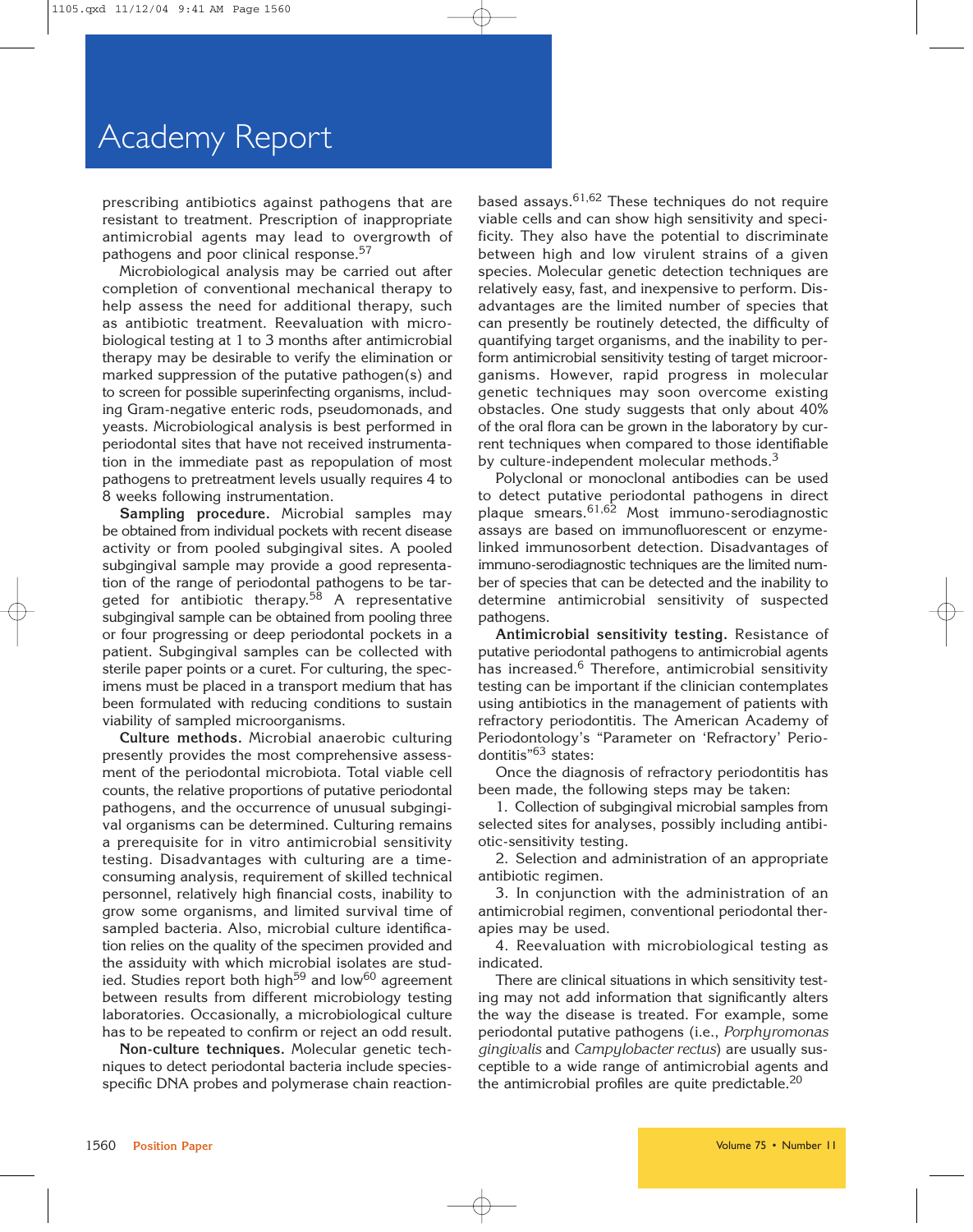## *Selection of Antibiotics*

Relatively few studies have been performed regarding which antibiotics should be selected for aggressive periodontitis patients in whom the subgingival micobiota have been characterized through microbiological testing. In addition, the optimal dose of antibiotics remains unclear<sup>13</sup> since most current antibiotic reqimens are empirically developed rather than through systematic research.<sup>26</sup> Tables 5 and 6 and a recent review<sup>64</sup> may be of value in making decisions on appropriate prescription regimens. Table 6 lists frequently prescribed antibiotic regimens for treatment of periodontitis.<sup>65</sup>

Metronidazole may arrest disease progression in recalcitrant periodontitis patients with *Porphyromonas gingivalis* and/or *Prevotella intermedia* infections with few or no other potential pathogens.<sup>27</sup> Metronidazole can readily attain effective antibacterial concentrations in gingival tissue and crevicular fluid.<sup>66,67</sup> Metronidazole therapy in conjunction with scaling and root planing may result in slight but statistically significant improvement in clinical attachment levels.<sup>12</sup> Metronidazole is cleared by hepatic metabolism with a halflife of about 6 to 14 hours in most patients. The half-life is unchanged with renal dysfunction but is prolonged in patients with hepatic function impairment. Although adverse effects are relatively minor, there is an important interaction of metronidazole with warfarin.

Clindamycin has demonstrated efficacy in recurrent periodontitis and may be considered with periodontal infections of *Peptostreptococcus*, β-hemolytic

#### **Table 6.**

## **Common Antibiotic Therapies in the Treatment of Periodontitis\***

| <b>Antibiotic</b>             | <b>Adult Dosage</b>               |
|-------------------------------|-----------------------------------|
| Metronidazole                 | 500 mg/t.i.d./8 days              |
| Clindamycin                   | 300 mg/t.i.d./8 days              |
| Doxycycline or minocycline    | 100-200 mg/g.d./21 days           |
| Ciprofloxacin                 | 500 mg/b.i.d./8 days              |
| Azithromycin                  | 500 mg/g.d./4-7 days              |
| Metronidazole + amoxicillin   | 250 mg/t.i.d./8 days of each drug |
| Metronidazole + ciprofloxacin | 500 mg/b.i.d./8 days of each drug |

\* The antibiotic regimens listed do not represent recommendations of the American Academy of Periodontology.

streptococci, and various oral Gram-negative anaerobic rods.34 *Eikenella corrodens* is resistant to clindamycin. Clindamycin should be prescribed with caution because of the potential for pseudomembranous colitis as a result of intestinal overgrowth with *Clostridium difficile*. Other antibiotics can occasionally also cause pseudomembranous colitis.

Tetracyclines (tetracycline-HCl, doxycycline, minocycline) may be indicated in periodontal infections in which *Actinobacillus actinomycetemcomitans* is the prominent pathogen; however, in mixed infections tetracycline antibiotics may not provide sufficient suppression of subgingival pathogens to arrest disease progression.14 Contrary to earlier concepts, the average gingival crevicular fluid concentration of tetracycline after systemic administration seems to be less than the that of plasma concentration and varies widely among individuals (between 0 and 8  $\mu$ g/ml) with approximately 50% of samples not achieving levels of 1 µg/ml, possibly explaining much of the variability in clinical response to systemic tetracyclines observed in practice.<sup>68</sup> The tetracyclines also have the possible benefit of inhibiting gingival collagenases.69 Doxycycline has the highest protein binding capacity and the longest half-life, and minocycline has the best absorption and tissue penetration of tetracyclines. All tetracyclines have important adverse reactions with respect to teeth and bones, and they are contraindicated during pregnancy and for children below 8 years of age.

Fluoroquinolones (ciprofloxacin) are effective against enteric rods, pseudomonads, staphylococci, *Actinobacillus actinomycetemcomitans,* and other periodontal microorganisms.70 Fluoroquinolones penetrate readily into diseased periodontal tissue and gingival crevice fluid and may even reach higher concentrations than that of serum. $71$  Fluoroquinolones may induce tendinopathy and strenuous exercise should be avoided during therapy.

Azithromycin exhibits an excellent ability to penetrate into both normal and pathological periodontal tissues.72 It is also highly active against many periodontal pathogens<sup>73</sup> although some *Enterococcus*, *Staphylococcus*, *Eikenella corrodens*, *Fusobacterium nucleatum,* and *Peptostreptococcus* strains may exhibit resistance.74,75

Metronidazole plus amoxicillin provides a relatively predictable eradication of *Actinobacillus actinomycetemcomitans* and marked suppression of *Porphyromonas gingivalis* in aggressive forms of adolescent periodontitis and in recalcitrant adult periodontitis.<sup>23,44,76</sup>

Metronidazole plus ciprofloxacin may substitute for metronidazole plus amoxicillin in individuals who are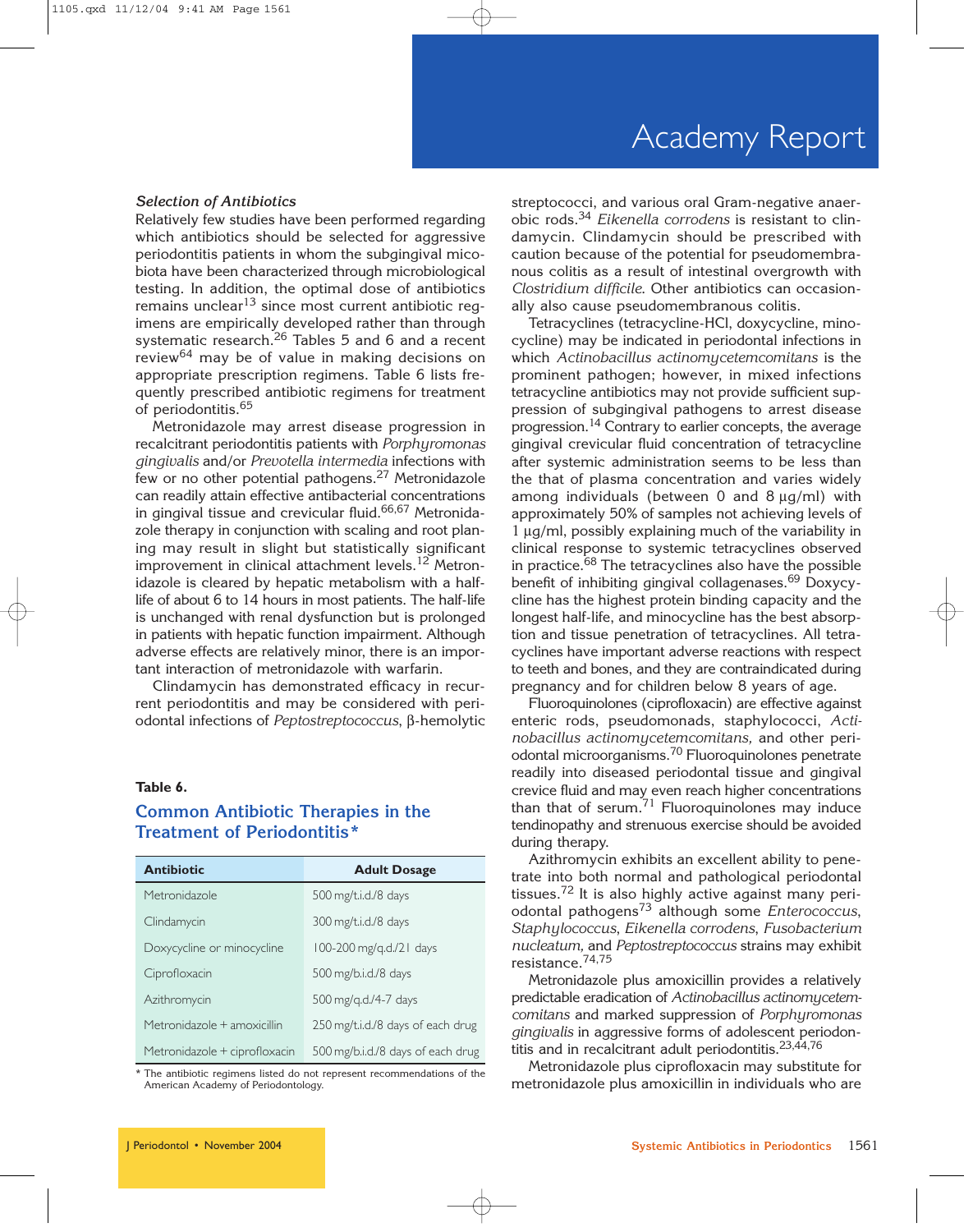allergic to β-lactam drugs and are at least 18 years of age. Metronidazole plus ciprofloxacin is also a valuable drug combination in periodontitis patients having mixed anaerobic-enteric rod infections.<sup>65</sup> Nonperiodontopathic viridans streptococcal species that have the potential to inhibit several pathogenic species (beneficial organisms) are resistant to the metronidazole-ciprofloxacin drug combination and may recolonize in treated subgingival sites.

In addition to reducing levels of periodontopathic bacteria, systemic antibiotic therapy may lead to increased levels of antibiotic-resistant, innocent or beneficial bacteria like streptococci or actinomyces.<sup>77-79</sup> Subgingival overgrowth of periodontally harmless bacteria may occupy niches previously inhabited by periodontal pathogens and, because of antagonistic bacterial interactions,80 delay or prevent major Gram-negative pathogens from re-colonizing subgingival sites. However, overgrowth of mutans streptococci on exposed root surfaces may increase the risk of dental caries and argue for prophylactic application of topical fluoride concomitant with antibiotic periodontal therapy.<sup>81</sup>

Antibiotic therapy is indicated for periodontal abscesses with systemic manifestations (fever, malaise, lymphadenopathy). Antibiotics for the treatment of abscesses should be prescribed in conjunction with surgical incision and drainage.<sup>82</sup> Table 7 describes adult regimens that may be used with acute periodontal abscesses.

Food does not influence the bioavailability of most oral antibiotics, with the exception of tetracyclines, fluoroquinolones, and azithromycin. These three groups of antibiotics should be taken 1 hour before or 2 hours after food intake.

## **Table 7.**

## **Antibiotic Regimens for Adult Patients With Acute Periodontal Abscesses\***

**Amoxicillin:** Loading dose of 1.0 g followed by a maintenance dose of 500 mg/t.i.d. for 3 days, followed by a patient evaluation to determine whether further antibiotic therapy or dosage adjustment is required.

#### **With Allergy to ß-lactam drugs:**

Azithromycin: loading dose of 1.0 g on day 1, followed by 500 mg/q.d. for days 2 and 3; or

Clindamycin: loading dose of 600 mg on day 1, followed by 300 mg/q.i.d. for 3 days.

Cost can be a determinant in selecting antimicrobial periodontal therapy. Antibiotics in the lower cost group include tetracyclines, amoxicillin, and metronidazole. More expensive antibiotics include azithromycin, clarithromycin, ciprofloxacin, amoxicillin/clavulanic acid, and clindamycin.

#### *Sequencing of Antibiotic Therapy*

Antibiotics should be considered as an adjunct to mechanical periodontal debridement. Use of potent antibiotics presupposes adequate clinical diagnosis, thorough mechanical debridement, and microbiological analysis where indicated. The following schedule represents a practical approach to periodontal antibiotic therapy.

1. Initial periodontal therapy should include thorough mechanical root debridement followed by surgical access if needed.

2. Antibiotics may be prescribed on the basis of the clinical need for further treatment, the findings of microbiological testing, and the medical status and current medications of the patient.

3. The clinical response should be evaluated 1 to 3 months after completion of the mechanical therapy. If periodontal disease appears to progress or if inflammation does not resolve, a microbiological examination of the subgingival microbiota may help determine the presence and amount of remaining putative periodontal pathogens.

4. If the clinical examination warrants it, 1 to 3 months after systemic antimicrobial therapy, another microbiological test may be needed to verify the subgingival elimination of target pathogen(s) and screen for possible superinfecting organisms. High levels of subgingival viridans *Streptococcus, Actinomyces*, and *Veillonella* species are suggestive of periodontal health or minimal disease.<sup>83</sup>

5. After resolution of the periodontal infection, the patient should be placed on an individually tailored maintenance program. Supragingival plaque control in the supportive periodontal therapy phase may help prevent recolonization by putative periodontal pathogens.<sup>84</sup> Recurrence of progressive disease may prompt repeated microbiological testing and subsequent antibiotic therapy targeted against the specific microorganisms detected.

#### **SUMMARY**

Severe periodontal infections represent such a great threat to oral and possibly systemic health that the prudent use of effective antibiotics is ethically acceptable in appropriately selected patients. However, the

<sup>\*</sup> Reprinted with permission from Blackwell Munksgaard.<sup>13</sup>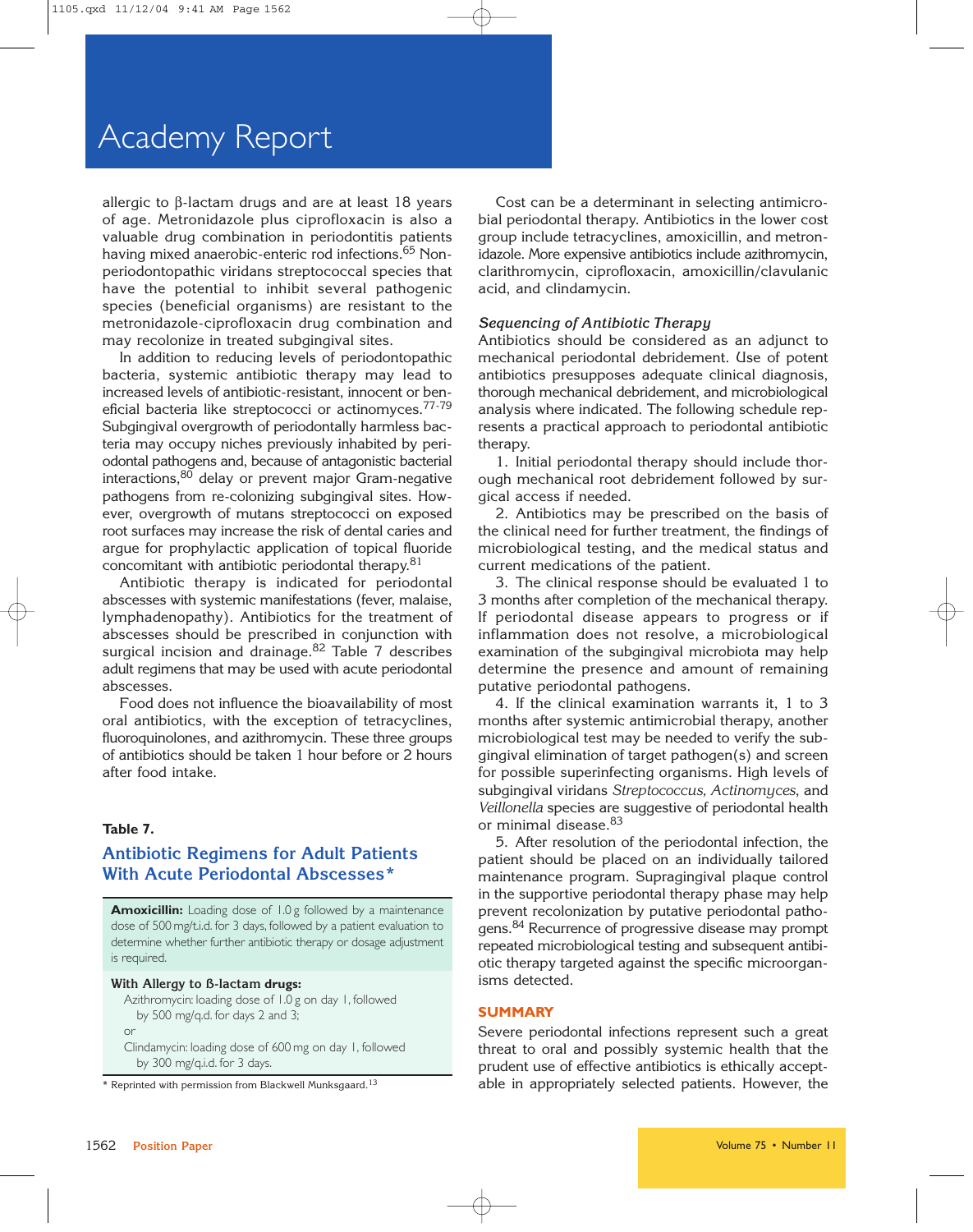## Academy Report

emerging antibiotic resistance among human pathogens dictates a restrictive and conservative use of systemic antibiotics.

Systemic antibiotic therapy in periodontics aims to reinforce mechanical treatment and to support host defenses in overcoming periodontal infections by killing subgingival pathogens that remain after periodontal instrumentation. Pathogens may escape the effect of mechanical debridement because of their ability to invade periodontal tissues, to reside in anatomical tooth structures inaccessible to periodontal instrumentation, or as a result of poor host defense.

Systemic antibiotic therapy can provide greatest benefit to periodontitis patients who do not respond well to mechanical periodontal therapy or who are experiencing fever or lymphadenopathy. Single antimicrobial drug therapies may be able to suppress various periodontal pathogens for a prolonged period of time depending on the effectiveness of the host defense and the oral hygiene efforts. Combination drug therapies, which aim at enlarging the antimicrobial spectrum and exploiting synergy between antibiotics, are often indicated with complex mixed periodontal infections. Prescription of any systemic antibiotic therapy requires a careful analysis of patients' medical status and current medications. In severe infections, it may include antimicrobial sensitivity testing.

#### **ACKNOWLEDGMENTS**

The primary author for this paper is Dr. Jørgen Slots. Members of the 2003-2004 Research, Science and Therapy Committee include: Drs. Henry Greenwell, Chair; Joseph Fiorellini, William Giannobile, Steven Offenbacher, Leslie Salkin; Cheryl Townsend, Board Liaison; Phillip Sheridan, Board Consultant; Robert Genco, Ex-Officio.

#### **REFERENCES**

- 1. Pallasch TJ, Slots J. Antibiotic prophylaxis and the medically-compromised patient. *Periodontol 2000* 1996;10:107-138.
- 2. Dajani AS, Taubert KA, Wilson W, et al. Prevention of bacterial endocarditis. Recommendations by the American Heart Association. *JAMA* 1997;277:794-801.
- 3. Paster BJ, Boches SK, Galvin JL, et al. Bacterial diversity in human subgingival plaque. *J Bacteriol* 2001; 183:3770-3783.
- 4. Haffajee AD, Socransky SS. Microbial etiological agents of destructive periodontal diseases. *Periodontol 2000* 1994;5:78-111.
- 5. Slots J, Chen C. The oral microflora and human periodontal disease. In: G.W. Tannock, ed. *Medical Importance of the Normal Microflora*. London: Kluwer Academic Publishers; 1999:101-127.
- 6. Walker CB. The acquisition of antibiotic resistance in the periodontal flora. *Periodontol 2000* 1996;10:78-88.
- 7. Slots J, Rams TE. New views on periodontal microbiota in special patient categories. *J Clin Periodontol* 1991; 18:411-420.
- 8. Schenkein HA, Van Dyke TE. Early-onset periodontitis: Systemic aspects of etiology and pathogenesis. *Periodontol 2000* 1994;6:7-25.
- 9. Van Dyke TE. Special patient categories. *Periodontol 2000* 1994;6:7-124.
- 10. Johnson BD, Engel D. Acute necrotizing ulcerative gingivitis: A review of diagnosis, etiology and treatment. *J Periodontol* 1986;57:141-150.
- 11. Slots J, Rams TE. Antibiotics in periodontal therapy: Advantages and disadvantages. *J Clin Periodontol* 1990;17:479-493.
- 12. Haffajee AD, Socransky SS, Gunsolley JC. Systemic anti-infective periodontal therapy. A systematic review. *Ann Periodontol* 2003;8:115-181.
- 13. Pallasch TJ. Pharmacokinetic principles of antimicrobial therapy. *Periodontol 2000* 1996;10:5-11.
- 14. van Winkelhoff AJ, Rams TE, Slots J. Systemic antibiotic therapy in periodontics. *Periodontol 2000* 1996;10: 45-78.
- 15. Socransky SS, Haffajee AD. Dental biofilms: Difficult therapeutic targets. *Periodontol 2000* 2002;28:12-55.
- 16. van Winkelhoff AJ, van der Velden U, Clement M, de Graaff J. Intra-oral distribution of black-pigmented *Bacteroides* species in periodontitis patients. *Oral Microbiol Immunol* 1988;3:83-85.
- 17. Müller HP, Eickholz P, Heinecke A, Pohl S, Müller RF, Lange DE. Simultaneous isolation of *Actinobacillus actinomycetemcomitans* from subgingival and extracrevicular locations of the mouth. *J Clin Periodontol* 1995;22:413-419.
- 18. Asikainen S, Chen C. Oral ecology and person-toperson transmission of *Actinobacillus actinomycetemcomitans* and *Porphyromonas gingivalis*. *Periodontol 2000* 1999;20:65-81.
- 19. Goodson JM. Antimicrobial strategies for treatment of periodontal diseases. *Periodontol 2000* 1994;5:142-168.
- 20. Walker CB. Selected antimicrobial agents: Mechanism of action, side effects and drug interactions. *Periodontol 2000* 1996;10:12-28.
- 21. Loesche WJ, Grossman N, Giordano J. Metronidazole in periodontitis (IV). The effect of patient compliance on treatment parameters. *J Clin Periodontol* 1993; 20:96-104.
- 22. van Winkelhoff AJ, Herrera Gonzales D, Winkel EG, Dellemijn-Kippuw N, Vandenbroucke-Grauls CM, Sanz M. Antimicrobial resistance in the subgingival microflora in patients with adult periodontitis. A comparison between The Netherlands and Spain. *J Clin Periodontol* 2000; 27:79-86.
- 23. Pavicic MJAMP, van Winkelhoff AJ, de Graaff J. In vitro susceptibilities of *Actinobacillus actinomycetemcomitans* to a number of antimicrobial combinations. *Antimicrob Agents Chemother* 1992;36:2634-2638.
- 24. Eliopoulos GM. Synergism and antagonism. *Infect Dis Clin North Am* 1989;3:399-406.
- 25. Root RK. *Clinical Infectious Diseases: A Practical Approach*. New York: Oxford University Press; 1999.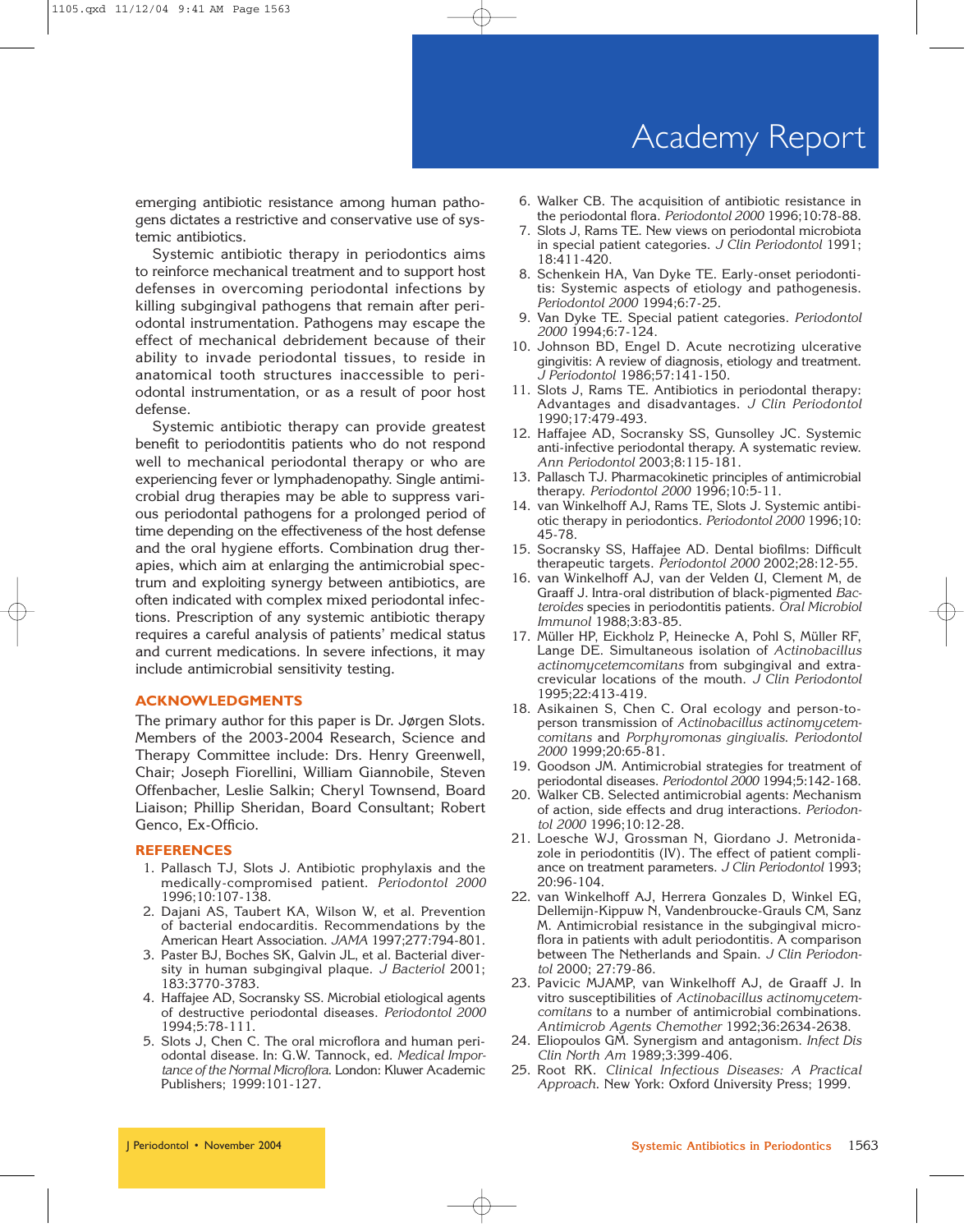- 26. Ellen RP, McCulloch CAG. Evidence versus empiricism: Rational use of systemic antimicrobials for treatment of periodontitis. *Periodontol 2000* 1996;10:29-44.
- 27. Loesche WJ, Giordano JR, Hujoel P, Schwarcz J, Smith BA. Metronidazole in periodontitis: Reduced need for surgery. *J Clin Periodontol* 1992;19:103-112.
- 28. Saxén L, Asikainen S. Metronidazole in the treatment of localized juvenile periodontitis. *J Clin Periodontol* 1993;20:166-171.
- 29. Nieminen A, Asikainen S, Torkko H, Kari K, Uitto VJ, Saxén L. Value of some laboratory and clinical measurements in the treatment plan for advanced periodontitis. *J Clin Periodontol* 1996;23:572-581.
- 30. Palmer RM, Matthews JP, Wilson RF. Adjunctive systemic and locally delivered metronidazole in the treatment of periodontitis: A controlled clinical study. *Br Dent J* 1998;184:548-552.
- 31. Söder B, Nedlich U, Jin LJ. Longitudinal effect of nonsurgical treatment and systemic metronidazole for 1 week in smokers and non-smokers with refractory periodontitis: A 5-year study. *J Periodontol* 1999;70:761-771.
- 32. Gordon J, Walker C, Lamster I, West T, Socransky SS, Seiger M, Fasciano R. Efficacy of clindamycin hydrochloride in refractory periodontitis-12 months results. *J Periodontol* 1985;56:(Suppl. 11)75-80.
- 33. Gordon J, Walker C, Hovliaris C, Socransky SS. Efficacy of clindamycin hydrochloride in refractory periodontitis: 24-month results. *J Periodontol* 1990;61:686-691.
- 34. Walker C, Gordon J. The effect of clindamycin on the microbiota associated with refractory periodontitis. *J Periodontol* 1990;61:692-698.
- 35. Kunihira DM, Caine FA, Palcanis KG, Best AM, Ranney RR. A clinical trial of phenoxymethyl penicillin for adjunctive treatment of juvenile periodontitis. *J Periodontol* 1985;56:352-358.
- 36. Haffajee AD, Dibart S, Kent RL Jr, Socransky SS. Clinical and microbiological changes associated with the use of 4 adjunctively administered agents in the treatment of periodontal infections. *J Clin Periodontol* 1995;22:618-627.
- 37. Winkel EG, van Winkelhoff AJ, Barendregt DS, van der Weijden GA, Timmerman MF, van der Velden U. Clinical and microbiological effects of initial periodontal therapy in conjunction with amoxicillin and clavulanic acid in patients with adult periodontitis. A randomised doubleblind, placebo-controlled study. *J Clin Periodontol* 1999;26:461-468.
- 38. Rams TE, Keyes PH. A rationale for the management of periodontal diseases: Effects of tetracycline on subgingival bacteria. *J Am Dent Assoc* 1983;107:37-41.
- 39. Novak MJ, Polson AM, Adair SM. Tetracycline therapy in patients with early juvenile periodontitis. *J Periodontol* 1988:59:366-372.
- 40. Saxén L, Asikainen S, Kanervo A, Kari K, Jousimies-Somer H. The long-term efficacy of systemic doxycycline medication in the treatment of *Actinobacillus actinomycetemcomitans* associated periodontitis. *Arch Oral Biol* 1990;35:227S-229S.
- 41. Haffajee AD, Dibart S, Kent RL Jr, Socransky SS. Clinical and microbiological changes associated with the use of 4 adjunctively administered agents in the treatment of periodontal infections. *J Clin Periodontol* 1995;22:618-627.
- 42. Ramberg P, Rosling B, Serino G, Hellstrom MK, Socransky SS, Lindhe J. The long-term effect of systemic tetracycline used as an adjunct to non-surgical treatment of advanced periodontitis. *J Clin Periodontol* 2001;28:446-452.
- 43. Smith SR, Foyle DM, Daniels J, et al. A double-blind placebo-controlled trial of azithromycin as an adjunct to non-surgical treatment of periodontitis in adults: Clinical results. *J Clin Periodontol* 2002;29:54-61.
- 44. van Winkelhoff AJ, Tijhof CJ, de Graaff J. Microbiological and clinical results of metronidazole plus amoxicillin therapy in *Actinobacillus actinomycetemcomitans*-associated periodontitis. *J Periodontol* 1992;63:52-57.
- 45. Berglundh T, Krok L, Liljenberg B, Westfelt E, Serino G, Lindhe J. The use of metronidazole and amoxicillin in the treatment of advanced periodontal disease. A prospective, controlled clinical trial. *J Clin Periodontol* 1998;25: 354-362.
- 46. Flemmig TF, Milian E, Karch H, Klaiber B. Differential clinical treatment outcome after systemic metronidazole and amoxicillin in patients harboring *Actinobacillus actinomycetemcomitans* and/or *Porphyromonas gingivalis*. *J Clin Periodontol* 1998;25:380-387.
- 47. Winkel EG, van Winkelhoff AJ, Timmerman MF, Van der Velden U, van der Weijden GA. Amoxicillin plus metronidazole in the treatment of adult periodontitis patients. A double-blind placebo-controlled study. *J Clin Periodontol* 2001;28:296-305.
- 48. Slots J, Schonfeld SE. *Actinobacillus actinomycetemcomitans* in localized juvenile periodontitis. In: Hamada S, Holt SC, McGhee, JR, eds. *Periodontal Disease: Pathogens & Host Immune Responses*. Tokyo: Quintessence Publishing Co., Ltd.; 1991:53-64.
- 49. Rams TE, Babalola OO, Slots J. Subgingival occurrence of enteric rods, yeasts and staphylococci after systemic doxycycline therapy. *Oral Microbiol Immunol* 1990;5: 166-168.
- 50. Olsvik B, Hansen BF, Tenover FC, Olsen I. Tetracyclineresistant micro-organisms recovered from patients with refractory periodontal disease. *J Clin Periodontol* 1995; 22:391-396.
- 51. Slots J, Pallasch TJ. Dentists' role in halting antimicrobial resistance. *J Dent Res* 1996;75:1338-1341.
- 52. Roberts MC. Antibiotic toxicity, interactions and resistance development. *Periodontol 2000* 2002;28:280-297.
- 53. Duckworth R, Waterhouse JP, Britton DE, et al. Acute ulcerative gingivitis. A double-blind controlled clinical trial of metronidazole. *Br Dent J* 1966 21;120:599-602.
- 54. van Winkelhoff AJ, Rodenburg JP, Goene RJ, Abbas F, Winkel EG, de Graaff J. Metronidazole plus amoxycillin in the treatment of *Actinobacillus actinomycetemcomitans* associated periodontitis. *J Clin Periodontol* 1989;16:128-131.
- 55. Tinoco EM, Beldi MI, Campedelli F, et al. Clinical and microbiological effects of adjunctive antibiotics in treatment of localized juvenile periodontitis. A controlled clinical trial. *J Periodontol* 1998;69:1355-1363.
- 56. Listgarten MA, Loomer PM. Microbial identification in the management of periodontal diseases: A systematic review. *Ann Periodontol* 2003;8:182-192.
- 57. Helovuo H, Hakkarainen K, Paunio K. Changes in the prevalence of subgingival enteric rods, staphylococci